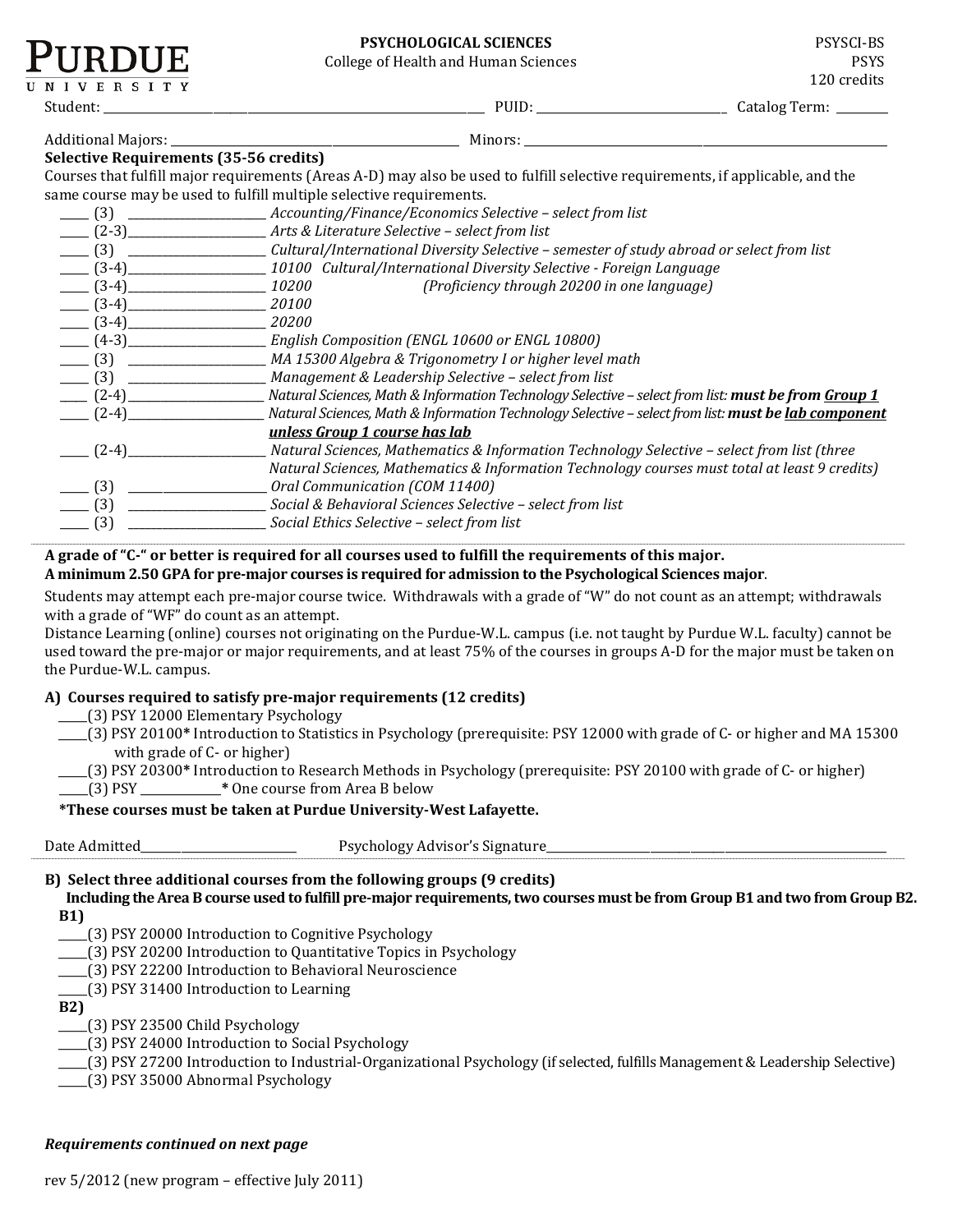# **C) Select five additional 3-credit PSY courses numbered 30000-59900 (15 credits)**

*PSY 31400 & PSY 35000 may NOT be used to fulfill the Area C requirement, and only one of the following 3-credit courses may be used: PSY 31900, PSY 39000, PSY 39100, PSY 49200, or PSY 49800. (Depending on courses selected, PSY courses in this section may also fulfill some Selective Requirements)*

| $(3)$ PSY             |  |
|-----------------------|--|
| $(3)$ PSY             |  |
| $\frac{1}{2}$ (3) PSY |  |
| $(3)$ PSY             |  |
| $(3)$ PSY             |  |
|                       |  |

### **D) Select two additional 3-credit PSY courses numbered 20000-59900 (6 credits)**

*PSY 31900, PSY 39000, PSY 39100, PSY 49200, and PSY 49800 may NOT be used to fulfill this requirement.*

| _____<br>____             |              |
|---------------------------|--------------|
| . .<br>_____<br>_________ | ______<br>__ |

# **Electives (22-43 credits)**

**At least 32 credits of coursework required at 300 level or higher.** 

**120 semester credits required for Bachelor of Science degree.**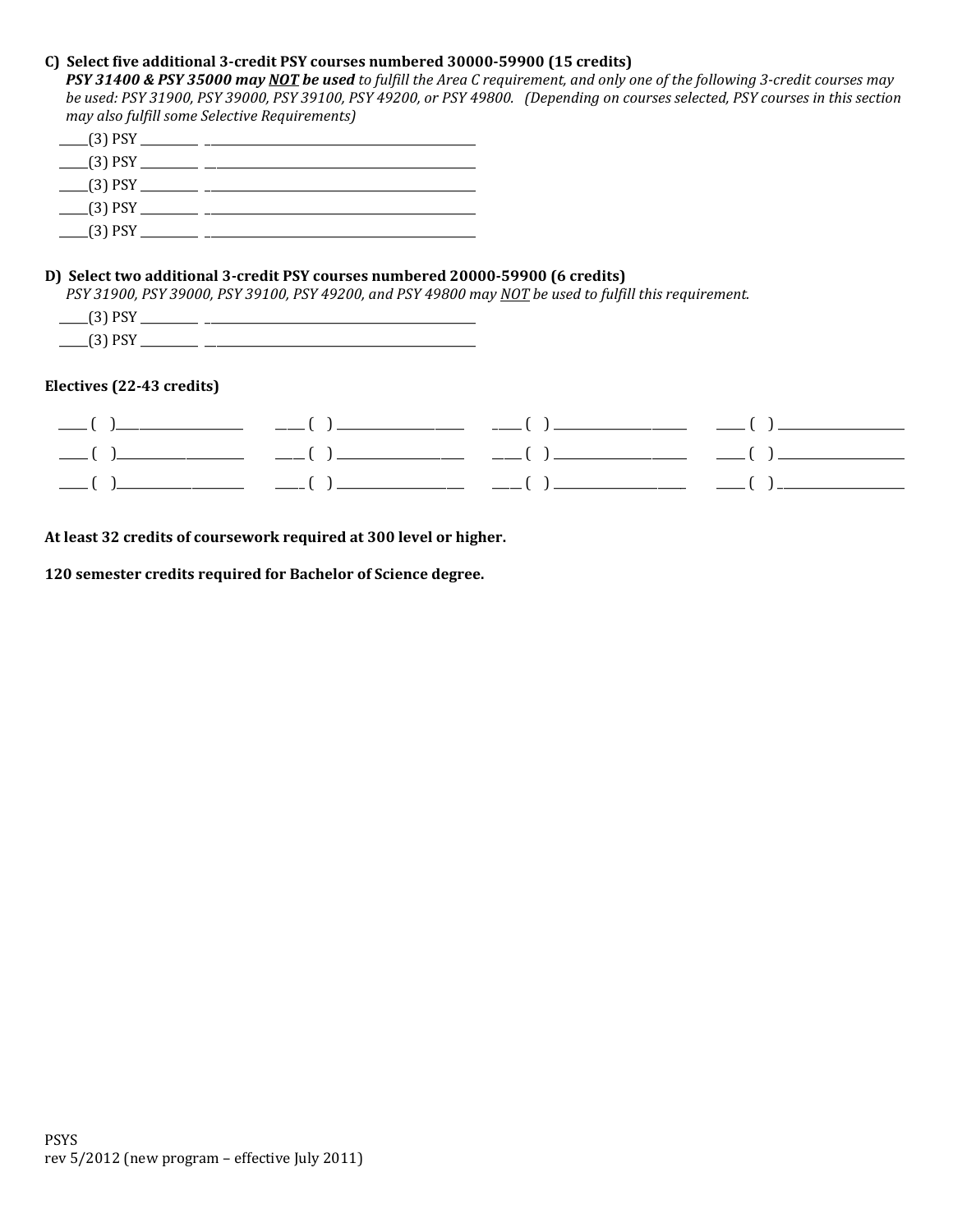# **ACCOUNTING, FINANCE & ECONOMICS (3 CR)**

- AGEC 21700 Economics<br>CSR 34200 Personal Fi
- 34200 Personal Finance ECON 21000 Principles of Economics
	- 25100 Microeconomics
		- 25200 Macroeconomics

# **ARTS & LITERATURE (3 CR)**

| Arts |             |                                                       |
|------|-------------|-------------------------------------------------------|
|      | AD          | 12500 Introduction to Interior Design                 |
|      |             | 22600 History of Art to 1400                          |
|      |             | 22700 History of Art Since 1400                       |
|      |             | 25500 Art Appreciation                                |
|      | MUS         | 25000 Music Appreciation                              |
|      |             | 36100 Music Theory I                                  |
|      |             | 37800 Jazz History                                    |
|      | DANC.       | 10100 Modern Dance                                    |
|      |             | 10200 Ballet I                                        |
|      |             | 10300 Jazz Dance I                                    |
|      |             | 13500 World Dance                                     |
|      |             | 25000 Dance Appreciation                              |
|      | ENGL.       | 20500 Introduction to Creative Writing                |
|      |             | 23500 Introduction to Drama                           |
|      |             | 23700 Introduction to Poetry                          |
|      |             | 28600 The Movies                                      |
|      | <b>FR</b>   | 33000 Introduction to Francophone Film                |
|      | GER         | 33000 German Film                                     |
|      | ITAL        | 33000 Italian Film                                    |
|      | PHIL        | 27500 Philosophy of Art                               |
|      | PTGS        | 33000 Brazilian, Portuguese & African Cinema          |
|      | RUSS        | 33000 Russian and East European Cinema                |
|      | THTR        | 13300 Survey of Acting                                |
|      |             | 20100 Theatre Appreciation                            |
|      |             |                                                       |
|      | Literature  |                                                       |
|      | <b>CLCS</b> | 33000 Survey of Greek Literature in Translation       |
|      |             | 33100 Survey of Latin Literature in Translation       |
|      |             | 33500 Introduction to Classical Mythology             |
|      | ENGL.       | 23000 Great Narrative Works                           |
|      |             | 25000 Great American Books                            |
|      |             | 25700 Literature of Black America                     |
|      |             | 26200 Greek and Roman Classics in Translation         |
|      |             | 26400 The Bible as Literature                         |
|      |             | 26600 World Lit. from the Beginning to 1700           |
|      |             | 26700 World Lit. from 1700 A.D. to the Present        |
|      |             | 35000 Survey of American Literature I                 |
|      |             | 35100 Survey of American Literature II                |
|      |             | 36000 Gender in Literature                            |
|      |             | 38200 The American Novel                              |
|      | SPAN        | 23500 Spanish American Lit. in Translation            |
|      |             | 33500 Lit. of the Spanish-Speaking People in the U.S. |

# **CULTURAL/INTERNATIONAL DIVERSITY (6-15 CR)**

Proficiency through Level IV in one language (3-12 cr) American Sign Language, Arabic, Chinese, French, German, Greek, Hebrew, Italian, Japanese, Latin, Portuguese, Russian, Spanish

**AND** one semester study abroad **OR** 3 credits from:

| AAS         | 27100 | Introduction to Afro-American Studies             |
|-------------|-------|---------------------------------------------------|
|             | 37100 | The Afro-American Experience                      |
|             | 37300 | Issues in Afro-American Studies                   |
| ANTH        | 20500 | Human Cultural Diversity                          |
|             | 21200 | Culture, Food & Health                            |
|             | 23000 | Gender Across Cultures (30300)                    |
|             | 37900 | <b>Indians of North America</b>                   |
| ASAM        | 24000 | <b>Introduction to Asian American Studies</b>     |
|             | 34000 | Advanced Topics in Asian American Studies         |
| ASL         | 28000 | The American Deaf Community                       |
| <b>CLCS</b> | 18100 | Classical World Civilizations                     |
|             | 33300 | <b>Comparative Mythology</b>                      |
| COM         | 22400 | Communicating in the Global Workplace             |
|             | 37600 | Communication and Gender                          |
|             | 37700 | Social Support                                    |
| ENGL        | 25700 | Literature of Black America                       |
|             | 26600 | World Lit. from the Beginning to 1700             |
|             | 26700 | World Lit. from 1700 A.D. to the Present          |
|             |       | Gender in Literature                              |
|             | 36000 |                                                   |
| HDFS        | 30100 | Families in a Multicultural Society               |
| HIST        | 10500 | Survey of Global History                          |
|             | 21000 | The Making of Modern Africa                       |
|             | 24000 | East Asia and Its Historic Tradition              |
|             | 24100 | East Asia in the Modern World                     |
|             | 24300 | South Asian History and Civilizations             |
|             | 24500 | Middle East History & Culture                     |
|             | 27100 | Latin American History to 1824                    |
|             | 27200 | Latin American History from 1824                  |
|             | 32800 | Women in Early Modern Europe                      |
|             | 32900 | Women in Modern Europe                            |
|             | 34100 | History of Africa South of the Sahara             |
|             | 34200 | Africa and the West                               |
|             | 35400 | Women in America to 1870                          |
|             | 35900 | Gender in East Asian History                      |
|             | 36000 | Gender in Middle East History                     |
|             | 37500 | Women in America since 1870                       |
|             | 37700 | Native American History                           |
|             | 39600 | Afro-American History to 1865                     |
|             | 39800 | Afro-American History since 1865                  |
| <b>JWST</b> | 33000 | Introduction to Jewish Studies                    |
| PHIL        | 22500 | Philosophy of Women                               |
|             | 24200 | Philosophy, Culture & African-American Experience |
|             | 33000 | Religions of the East (or REL 23000)              |
| POL         | 13000 | <b>Introduction to International Relations</b>    |
|             | 14100 | <b>Introduction to Comparative Politics</b>       |
|             | 22200 | Women, Politics, and Public Policy                |
|             | 23100 | Intro to United States Foreign Policy             |
| PSY         |       | 23900 Psychology of Women                         |
|             | 33500 | Stereotypes and Prejudice                         |
|             | 36800 | Development in Cross-Cultural Perspective         |
| SOC         | 31000 | Racial and Ethnic Diversity                       |
|             | 33800 | <b>Global Social Movements</b>                    |
|             | 33900 | Intro to the Sociology of Developing Nations      |
|             | 45000 | Sex Roles in Modern Society                       |
| <b>SPAN</b> | 23500 | Spanish American Lit. in Translation              |
|             | 33500 | Lit. of the Spanish-Speaking People in the U.S.   |
| WOST        | 28000 | Women's Studies: An Introduction                  |
|             | 38000 | Gender and Multiculturalism                       |
|             |       |                                                   |

# **MANAGEMENT & LEADERSHIP (3 CR)**

| COM         | 37500 Conflict & Negotiation                          |
|-------------|-------------------------------------------------------|
| <b>ENTR</b> | 20000 Introduction to Entrepreneurship                |
| <b>OBHR</b> | 30000 Introduction to Human Resources Management      |
| <b>OLS</b>  | 25200 Introduction to Organizational Behavior         |
|             | 27400 Leadership                                      |
| <b>PSY</b>  | 27200 Introduction to Industrial-Organizational Psych |
|             |                                                       |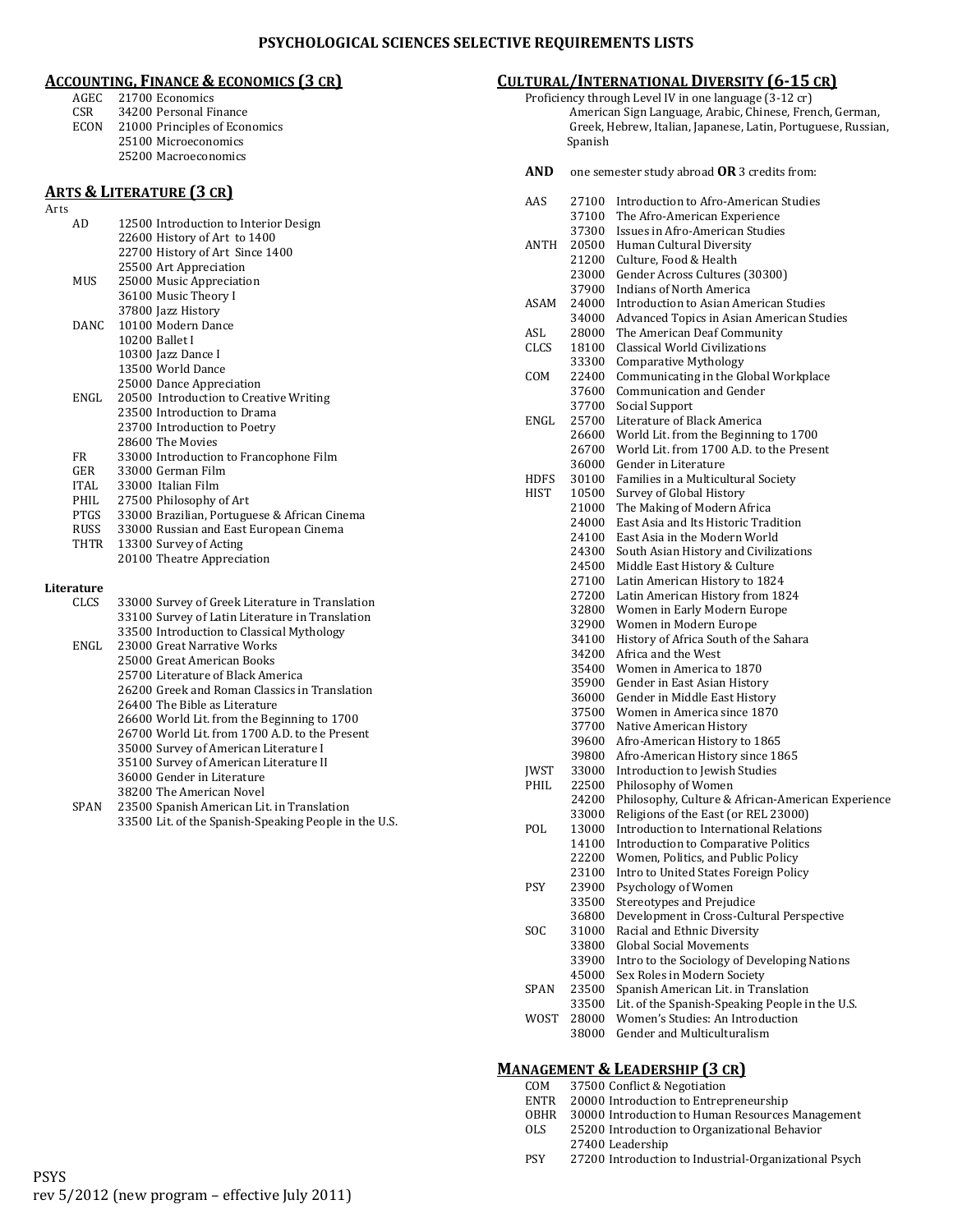#### **NATURAL SCIENCES, MATHEMATICS &**

#### **INFORMATION TECHNOLOGY (9 CR)**

#### **One laboratory component required (indicated by \*) and at least one course from Group 1.**

#### **Group 1**

| <u>Group 1</u> |                                                      |
|----------------|------------------------------------------------------|
| BIOL           | 11000* Fundamentals of Biology I                     |
|                | 11100* Fundamentals of Biology II                    |
|                | 12100 Biol I: Diversity, Ecology, and Behavior       |
|                | 13100 Bio II: Dev., Struct., & Function of Organisms |
|                | 20100 Human Anatomy and Physiology OR                |
|                | 20300* Human Anatomy and Physiology                  |
|                | 20200 Human Anatomy and Physiology OR                |
|                | 20400* Human Anatomy and Physiology                  |
|                | 22100* Introduction to Microbiology                  |
| <b>BCHM</b>    | 10000 Introduction to Biochemistry                   |
| CHM            | 11100* General Chemistry                             |
|                | 11200* General Chemistry                             |
|                | 11500* General Chemistry                             |
|                | 11600* General Chemistry                             |
|                | 22400 Introductory Quantitative Analysis             |
| <b>PHYS</b>    | 22000* General Physics                               |
|                | 22100* General Physics                               |
| <u>Group 2</u> |                                                      |
| ANSC.          | 10600 Biology Companion Animal                       |
|                | 20100 Functional Anatomy and Animal Performance      |
|                | 22100 Principles of Animal Nutrition                 |
|                | 23000 Physiology of Domestic Animals                 |
|                | 30300 Animal Behavior                                |
| <b>ASTR</b>    | 26300* Descriptive Astronomy: The Solar System       |
|                | 26400* Descriptive Astronomy: Stars and Galaxies     |
|                |                                                      |

- BTNY 20700 The Microbial World CS 15800 C Programming
- 17700 Programming With Multimedia Objects
- 18000 Problem Solving/Object-Oriented Programming
- 24000 Programming In C
- 25100 Data Structures And Algorithms
- CNIT 14100 Internet Foundations, Technologies and Development 15500 Introduction to Object-Oriented Programming 17500 Visual Programming
- 17600 Information Technology Architectures EAS 10000 Planet Earth 10400 Introduction to Oceanography 11100\* Physical Geology
	- 11200\*Historical Geology
	- 22100 Survey of Atmospheric Science
	- 23000\* Laboratory in Atmospheric Science
- ENTM 10500 Introductory Entomology
- 20600 General Applied Entomology
- 20700\* General Applied Entm Lab
- 21800 Introduction to Forensic Science
- FNR 10300 Introduction to Environmental Conservation<br>HORT 10100\* Fundamentals of Horticulture
- HORT 10100\* Fundamentals of Horticulture<br>HK 25300 Principles of Motor Development
	- 25300 Principles of Motor Development
- 25800 Foundations of Motor Skill Learning MA 16100 Plane Analytic Geometry & Calculus I
	- 16500 Analytic Geometry and Calculus I
		- 22300 Introductory Analysis I
	- 26100 Multivariate Calculus
	- 26200 Linear Algebra and Differential Equations
	- 26500 Linear Algebra
	- 26600 Ordinary Differential Equations
- 27100 Several Variable Calculus
- NUTR 30300 Essentials of Nutrition<br>SLHS 21500 Exploring Audiology are 21500 Exploring Audiology and Hearing Science 30300 Acoustic Bases of Speech and Hearing 30400 Anatomy and Physiology of Speech & Hearing
- STAT 22500 Introduction to Probability Models **OR**
	- 31100 Introductory Probability
	- 35000 Introduction to Statistics **OR** 51100 Statistical Methods

**SOCIAL & BEHAVIORAL SCIENCES (NOT PSY) (3 CR)**

|             | JCIAL & BEHAVIORAL SCIENCES (NOT PSY) (3 CR     |
|-------------|-------------------------------------------------|
| AGEC        | 21700 Economics                                 |
| <b>ANTH</b> | 10000 Introduction to Anthropology              |
|             | 20300 Biological Basis of Human Social Behavior |
|             | 20400 Introduction to Human Evolution           |
|             | 21000 Technology & Culture                      |
|             | 34100 Culture and Personality                   |
|             | 37300 Anthropology of Religion                  |
| COM         | 37200 Communication and Relationships           |
|             | 37300 Impression Management                     |
|             | 37500 Conflict & Negotiation                    |
| ECON        | 21000 Principles of Economics                   |
|             | 25100 Microeconomics                            |
|             | 25200 Macroeconomics                            |
|             | 47100 Behavioral Economics                      |
| ENGL        | 22700 Elements of Linguistics                   |
| HDFS        | 20100 Introduction to Family Processes          |
|             | 21000 Introduction to Human Development         |
|             | 25500 Intro to Couple and Family Relationships  |
|             | 31100 Child Development                         |
| HK          | 22500 Sexuality and Human Health                |
|             | 23100 Substance Abuse and Health                |
|             | 23300 Stress and Human Health                   |
| PHIL        | 12000 Critical Thinking                         |
|             | 15000 Principles of Logic                       |
|             | 24000 Social and Political Philosophy           |
|             | 22100 Intro to the Philosophy of Science        |
| POL.        | 41300 The Human Basis of Politics               |
| <b>SLHS</b> | 11500 Introduction to Communicative Disorders   |
| <b>SOC</b>  | 10000 Introductory Sociology                    |
|             | 35000 Social Psychology of Marriage             |
|             | 35600 Hate and Violence                         |

#### **SOCIAL ETHICS (3 CR)**

| PHIL.      | 11100 Ethics                                     |
|------------|--------------------------------------------------|
|            | 26000 Philosophy and Law                         |
|            | 27000 Biomedical Ethics                          |
|            | 28000 Ethics and Animals                         |
|            | 29000 Environmental Ethics                       |
| SOC.       | 22000 Social Problems                            |
| POL        | 22300 Introduction to Environmental Policy       |
| <b>PSY</b> | 46400 Responsible Conduct of Scientific Research |
|            |                                                  |